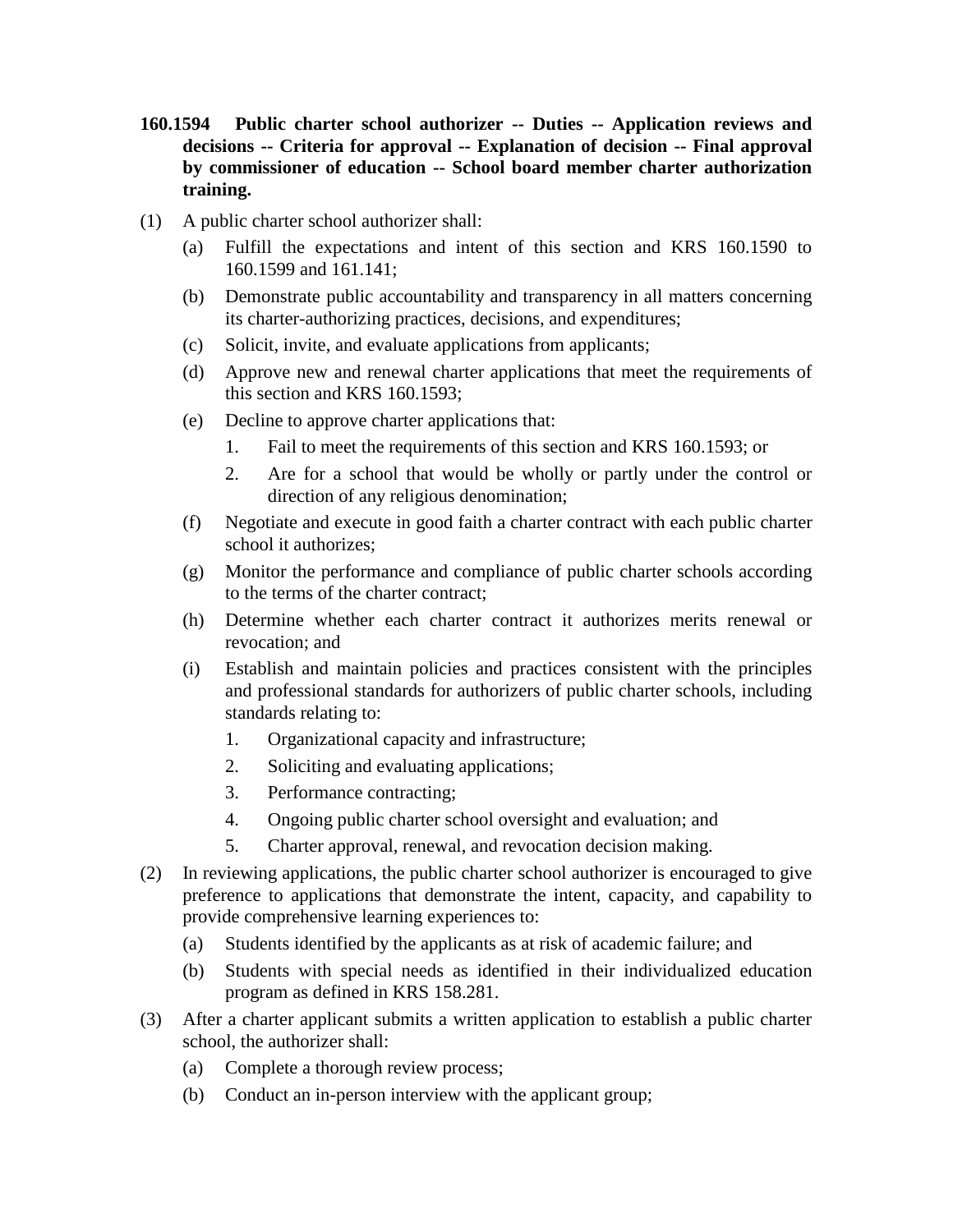- (c) Provide an opportunity in a public forum for local residents to provide input and learn about the charter application;
- (d) Provide a detailed analysis of the application to the applicant or applicants;
- (e) Allow an applicant a reasonable time to provide additional materials and amendments to its application to address any identified deficiencies; and
- (f) Approve or deny a charter application based on established objective criteria or request additional information.
- (4) In deciding to approve a charter application, the authorizer shall:
	- (a) Grant charters only to applicants that possess competence in all elements of the application requirements identified in this section and KRS 160.1593;
	- (b) Base decisions on documented evidence collected through the application review process; and
	- (c) Follow charter-granting policies and practices that are transparent, based on merit, and avoid conflicts of interest.
- (5) No later than sixty (60) days following the filing of the charter application, the authorizer shall approve or deny the charter application. The authorizer shall adopt by resolution all charter approval or denial decisions in an open meeting of the authorizer's board of directors.
- (6) Any failure to act on a charter application shall be deemed a denial by the authorizer.
- (7) An application shall be approved if the public charter school authorizer finds that:
	- (a) The public charter school described in the application meets the requirements established by this section and KRS 160.1590 and 160.1592;
	- (b) The applicant demonstrates the ability to operate the school in an educationally and fiscally sound manner; and
	- (c) Approving the application is likely to improve student learning and achievement and further the purposes established by KRS 160.1591.
- (8) An authorizer shall provide a written explanation within five (5) days, for the public record, stating its reasons for approval or denial of a charter application, including a thorough explanation of how the charter application either meets or fails to meet established objective criteria for making charter application decisions, and the authorizing process which the authorizer used to review, evaluate, and make its final decision.
- (9) An authorizer's charter application approval shall be submitted to the Kentucky Department of Education for final approval by the commissioner of education.
- (10) When an authorizer that is a local school board or a collaborative of local school boards receives a charter school application, any member of the board or boards who has not received charter authorization training within twelve (12) months immediately preceding the date the application was received shall receive six (6) hours of in-service training prior to evaluating the charter application. Except for training provided prior to July 15, 2020, the training shall be in addition to the annual in-service training required under KRS 160.180, and each board shall select